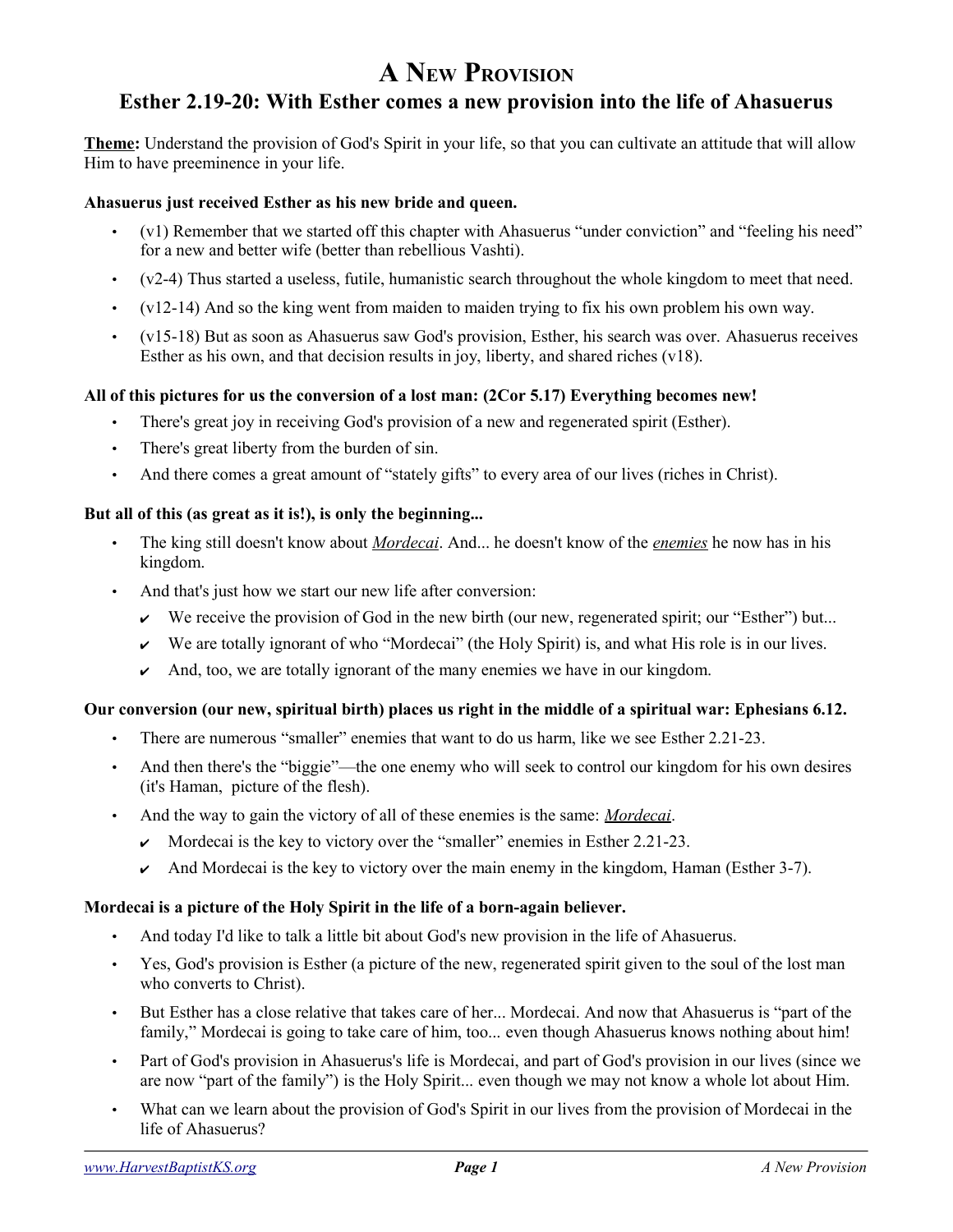#### **I. Mordecai's Presence: (v19) Present, but not Preeminent**

#### **A. Mordecai sits in the king's gate.**

- 1. We've seen this before in the Book of Esther: (v5) Mordecai has a position of authority in the king's palace (in the governing of the affairs of the kingdom).
- 2. (Deut 16.18) Judges (governors, city officials) were those who "sat in the gates"; that is where business was conducted and affairs settled.
- 3. So here we see that Mordecai is *present* in the Ahasuerus's kingdom (right in the capitol city). And he has a *position* of some authority, though Ahasuerus probably doesn't know much about him.

#### **B. The Spirit of God is present in our lives, also.**

- 1. (1Cor 12.13; Rom 8.9) In the moment of our conversion to Christ, we are born again; we receive that new, regenerated spirit (Esther) from the Lord. And "Esther" brings along with her a close relative: Mordecai, a picture of the Holy Spirit of God living in each and every believer.
- 2. (1Cor 6.19) Just like Mordecai lived in the capitol city, so the Spirit of God lives in our bodies...
	- a) Ahasuerus: A picture of the soul of man (the "king" who makes decisions).
	- b) Esther: A picture of the new, regenerated spirit of a saved believer.
	- c) Shushan, the capitol city: A picture of the body, in which the soul lives and makes decisions.
	- d) Mordecai: A picture of the Holy Spirit who lives in Shushan—our bodies, the temple of God.
- 3. (1Cor 6.17) And just as Mordecai is a close relative of Esther, so the Spirit of God is a "close relative" of our new, regenerated spirit (He and our new spirit are "one"—they are joined).

#### **C. But, though Mordecai is** *present* **in Shushan, he does** *not yet* **have** *preeminence***.**

- 1. Is Mordecai *present* in the king's palace? Yes (just like the Spirit is present in every Christian).
- 2. Does Mordecai have a *position of authority* in the king's gate? Yes (just like the Spirit is the Spirit *of God* and therefore has authority in our lives).
- 3. But, does Mordecai at this time have *preeminence* in the king's life and kingdom? *No*.
	- a) Though Mordecai is present, he still doesn't have preeminence (not until Esther 8.1-2).
	- b) This is a good picture of a Christian who has yet give control of his life over to the Holy Spirit.
		- (1) Yes, the Spirit of God is present—He lives in the believer, a "close relative" of Esther.
		- (2) Yes, the Spirit of God has a "position of authority" (He is God, after all).
		- (3) But, just like Ahasuerus, the Christian must make a conscious decision by his own free will to *relinquish control of his kingdom* to the leadership of the Spirit of God.
			- (a) (Est 8.1-2) He has to decide to turn over control of his kingdom to the Spirit.
			- (b) (Eph 5.18) He has to decide to "*be filled with*" (controlled by) the Holy Spirit of God.
	- c) And, like we are going to see in the life of Ahasuerus, this decision to turn over control to Mordecai (the Spirit of God) usually never takes place until the king (you and I; the soul) makes a mess of things trying deal with the enemies in his kingdom by himself.
		- (1) We usually have no idea what our enemies are capable of... And like Ahasuerus, we are usually deceived by the flesh (Haman) and make some very bad decisions...
		- (2) And it's then (after we've failed in handling the enemies in our kingdom ourselves) that we turn over control to Mordecai (the Spirit of God) and allow Him to lead us to victory.
		- (3) That's why the Bible says that *suffering* is necessary in the discipleship process.
- **D. [Review] Mordecai's Presence:** (v19) Mordecai is *present* in the life and kingdom of Ahasuerus, but he's yet to be given a place of *preeminence*. Now... what's his *part* in all of this...?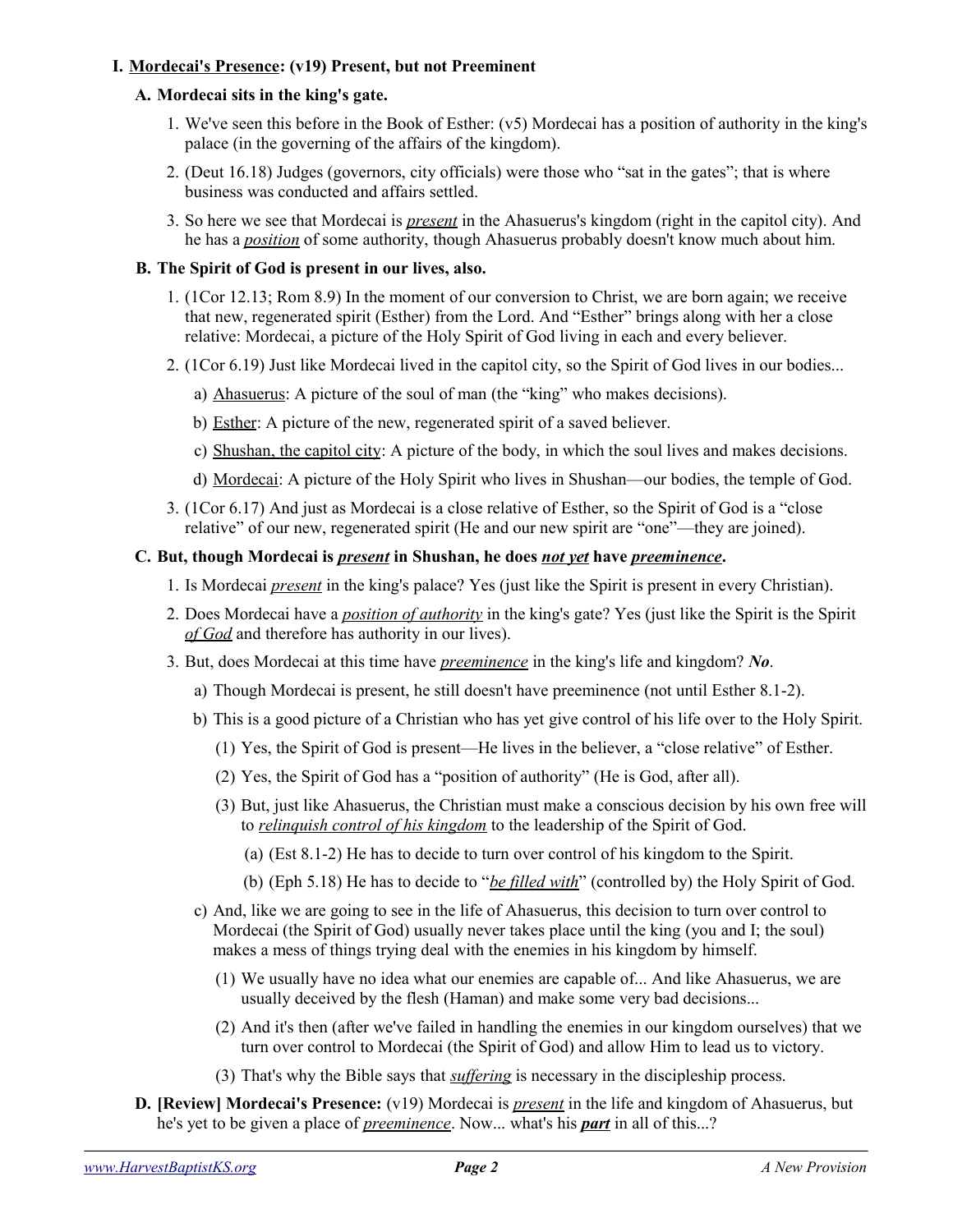#### **II. Mordecai's Part (role / function): (v20) As Father, but not the Father**

#### **A. Mordecai's part (role and function) begins with his relationship to Esther (and Esther to him).**

- 1. God shows us again the submissive spirit/attitude of Esther (she's not like Vashti at all).
- 2. Mordecai had charged Esther to not speak of being a Jew, and Esther submitted and obeyed without a word otherwise.
- 3. That's exactly how our new, regenerated spirit interacts with the Spirit of God.
	- a) (1Jn 3.9; 5.18) Have you ever wondered why the Bible says that if you are born again, you cannot sin? And yet you find yourself sinning every day.
	- b) What part of you was born again? It certainly wasn't your body! It was your spirit. Our "new man" is (for now) spiritual because we have been born again spiritually (in our spirits).
		- (1) And just like Esther submitted to Mordecai, so our new (spiritual) man submits to the Spirit of God.
		- (2) Once our bodies are "born again" in the resurrection, then what is true of us in the new spiritual man will also be true of us in the entire man: We'll never sin again, but rather we'll always submit to the leading of the Spirit of God.
- 4. And so we see Mordecai's leadership role begin with *Esther's willing submission to his leadership*.

#### **B. Mordecai's part (at this point and time) has been that of "bringing up" Esther.**

- 1. Mordecai will take on a more prominent (and even preeminent) role later in the story. But, for now God brings to our attention one more time to the fact that Mordecai "brought up" Esther.
	- a) (v5-7) Mordecai was *not* Esther's father, but he raised her as if she were his very own daughter.
	- b) He "brought her up" in the sense of educating her as a father would a daughter, bringing her to maturity (to being a responsible adult).
- 2. The Spirit of God has much the same role in our lives as Mordecai did in Esther's.
	- a) The Holy Spirit is not our Father (they are different Persons of the Godhead, the Trinity).
	- b) But, part of the Spirit's role in our lives is that of helping us grow in Christ—to mature in Him.
	- c) (2Cor 3.18) We grow in Christ-likeness (from glory to glory, little by little) by the Spirit.
		- (1) (Rom 8.29) It is God's ultimate goal to conform us to the image of His Son.
		- (2) And so, to this end, He sent His Spirit into our lives to "bring us up" to spiritual maturity.
	- d) (Gal 5.22-23) That is why Christ-like *character* is called *fruit of the Spirit*. It is the Spirit that "brings us up" in Christ and produces in us that spiritually mature (Christ-like) character.
	- e) (Gal 5.16-17) That is why Christ-like *conduct* is called a *walk i n the Spirit*. It's the Spirit that shows us how to live like Christ lived, and do the works that Christ did (and continues to do).
	- f) Just like the role of Mordecai in the life of Esther, we see the role of the Spirit of God in our lives, "bringing us up" (as would a father, though He is not the Father) to spiritual maturity.
		- He teaches us (John 14.26), counsels us (Isa 11.2), and leads us (Rom  $8.14$ ).

#### **Conclusion:**

### **Ahasuerus has just received God's provision in his life: Esther.**

- And Esther has a close relative that now forms part of Ahasuerus's life, too: Mordecai.
- And even though Ahasuerus probably doesn't know a whole lot about Mordecai at this point in the story, Mordecai is still there (he's present and he's working in Shushan the Palace!).